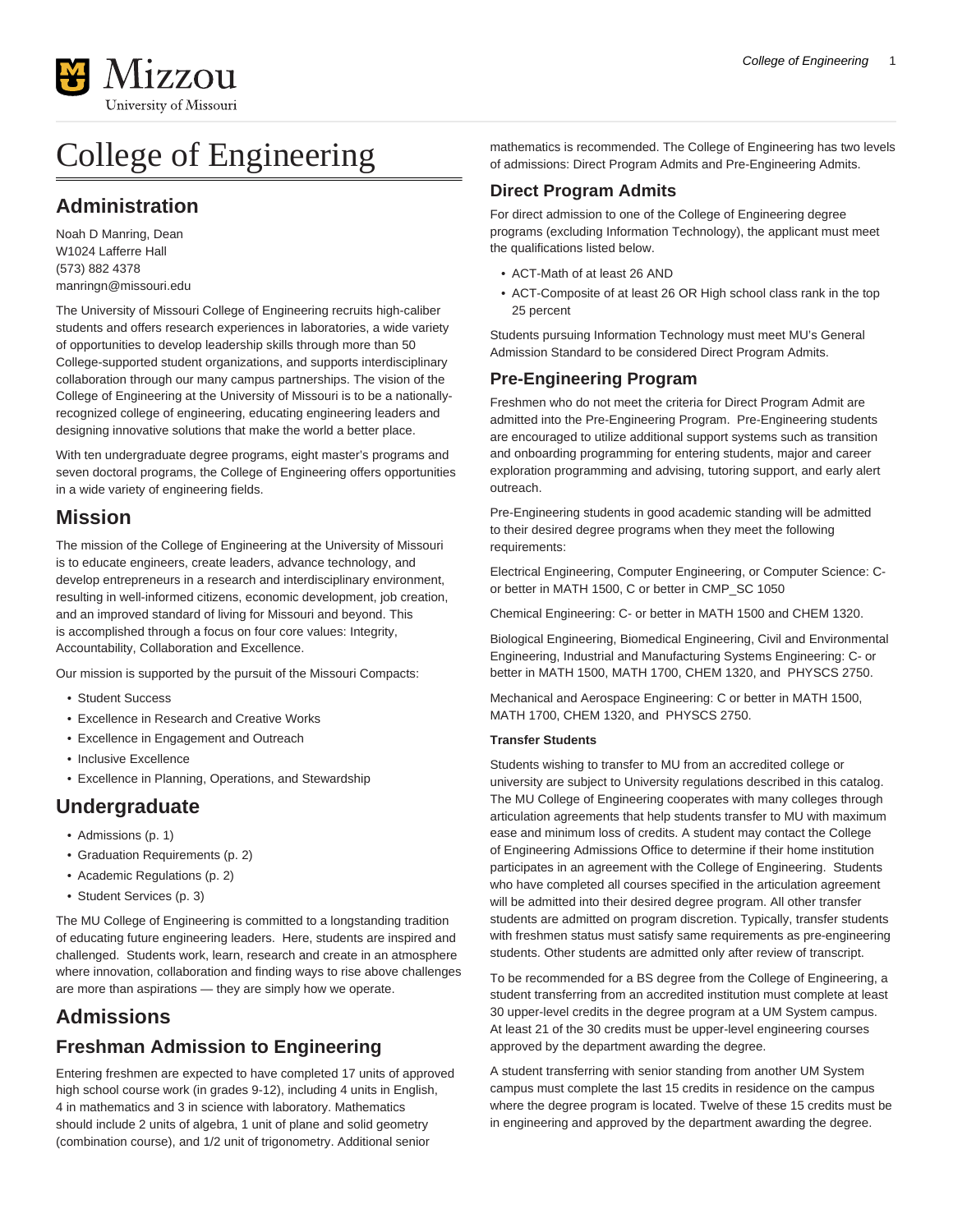

Any student whose enrollment in any college-level academic program resulted in dismissal, departure or who is on probation will not be admitted to the College of Engineering.

#### **International Admission**

International undergraduate students interested in studying in the College of Engineering can find information on academic and English language admission requirements on the website of the [MU Office of](https://admissions.missouri.edu/international-students/) ([https://](https://admissions.missouri.edu/international-students/) [admissions.missouri.edu/international-students/\)](https://admissions.missouri.edu/international-students/)International Admissions. Any questions regarding international student admissions can be directed to that office at [inter@missouri.edu](mailto:inter@missouri.edu).

## <span id="page-1-0"></span>**Graduation Requirements**

The curriculum provides a solid foundation of mathematics and physical sciences followed by the application of these sciences in engineering specialties. The balance of the curriculum encompasses communication skills, English, social sciences and humanities courses.

Students should access the engineering web site [\(http://](http://engineering.missouri.edu) [engineering.missouri.edu](http://engineering.missouri.edu)) for details regarding social and behavioral sciences and humanities and fine arts requirements.

In addition to the University's general education and graduation requirements, the departments in the College of Engineering may require further specific courses to better equip students to perform in their chosen fields of study.

While many students complete the BS degree program in four years, some may find it advisable to extend the curriculum in order to carry lighter semester loads, add preparatory courses or compensate for parttime work.

### **GPA Requirements for Graduation from the College of Engineering**

- GPA of record of at least 2.0
- GPA of at least 2.0 in all engineering courses offered by one of the four campuses of the UM System. "Engineering courses" include all courses that are offered through the College of Engineering or its equivalent on the four campuses, or that have "Engineering" in the curricular designator. Only the last grade in a repeated course will be used in the calculation.

## <span id="page-1-1"></span>**Academic Regulations**

#### **Departmental Honors**

The college maintains an undergraduate honors program to further challenge those who have established a minimum GPA of 3.0 at the beginning of the junior year. A comparable grade point average is required of transfer students. The program leads to an undergraduate honors thesis on a research or advanced design project, provides for additional curricula flexibility and contains features that ease the transition to graduate school.

Opportunities available to honors students include:

- More personal attention from an honors advisor
- Independent study or undergraduate research with a faculty member whose specialty interests the honors candidate

A student who successfully completes the engineering honors program, including the independent project, will be designated an "Honors Scholar in Engineering." Interested students should contact their departmental office.

Qualified engineering students are also welcome and encouraged to join the programs of the Honors College and may enroll in various honors courses and honors sections of regular courses.

#### **Courses in Basic Skills**

No basic skills courses may be taken to fulfill graduation requirements.

#### **Curriculum of Record**

The curriculum of record is the curriculum a student must satisfy to meet graduation requirements. For students who maintain continuous, full-time enrollment, the curriculum of record is the one approved by the College of Engineering at the time the student achieves upper-division status in the discipline of choice. For others, the curriculum of record is decided by the department faculty.

#### **Academic Probation and Dismissal**

- 1. A student whose term and cumulative UM GPA are 2.0 or higher is in good academic standing. A "term" is defined as a semester or summer session.
- 2. A student will be placed on academic probation if while in good academic standing the student has a term GPA less than 2.0 but equal to or greater than 1.0.
	- While on academic probation, a student must enroll in and complete each semester at MU at least 12 credits of course work necessary for the degree. Courses taken through MU's Missouri Online (self-paced) count as part of these 12 credits. Part-time students must enroll in at least as many credits each semester as the college rules governing part time enrollment.
	- A student will be removed from probation at the end of the term when the term and cumulative GPA are 2.0 or higher, provided the student completed 12 or more hours applicable toward the degree. Students who work part time may also be removed from probation with fewer completed hours. (9 credit hours completed if over 20 work hours per week, 6 credit hours if over 30 hours per week. Must provide proof.)
	- A student will be continued on probation if while on probation the student has a term GPA greater than or equal to 2.0, but whose cumulative GPA is below 2.0.
- 3. A student will be dismissed from the College of Engineering if the student:
	- Receives a term GPA of less than 1.0.
	- Receives a term GPA of less than 2.0 while on probation.
- 4. Readmission:
	- Students who are dismissed from the College of Engineering and who wish to appeal their case for continuation must write an appeal letter and submit it to the academic appeals committee.
	- If the appeals committee allows a student to re-enroll on final probation, it may set conditions such as courses to be taken, minimum grades, total hours, etc to which the student must adhere.
	- A student who has been dismissed for academic reasons may be readmitted upon a successful appeal to the Academic Appeals Committee of the College of Engineering.
	- Similarly, students who wish to re-enroll in the College of Engineering after having been out of school as a result of a dismissal must write a letter of appeal to the College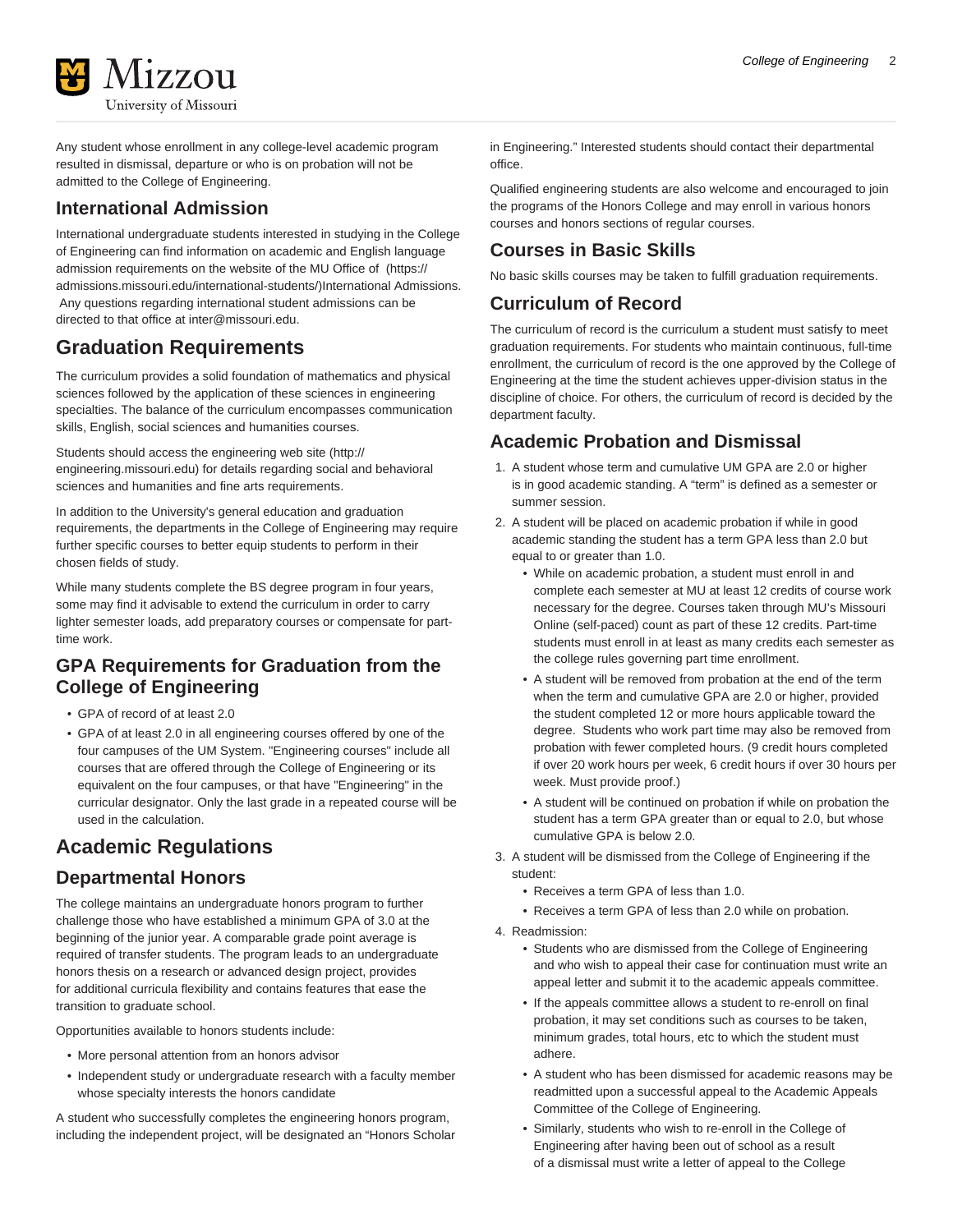

of Engineering Academic Appeals Committee requesting readmission.

- Letters of appeal may be addressed to: Engineering Academic Appeals Committee, W1025 Lafferre Hall, University of Missouri, Columbia, MO 65211. A personal visit with the director of undergraduate studies of the student's department and advisor before appealing by letter is recommended and often helpful, both to the student and to the committee.
- One of the primary objectives of the appeals committee is evaluate indicators of the likelihood of future success of the student. Accordingly, any appeal letter should include an explanation for past poor performance and reason for expecting better outcomes in the future.
- 5. A student who is dismissed while on final probation will normally be ineligible for readmission.

### **Satisfactory/Unsatisfactory Grading Option**

Under Satisfactory/Unsatisfactory (S/U) grading, an S is assigned for a grade in the A, B or C range, and a U is assigned for a grade in the D range or for an F. Neither an S nor a U will be calculated into a student's grade point average.

A student enrolled in the College of Engineering may not take any math, science or engineering course that counts toward degree requirements under the S/U grading option, unless the course is only offered S/U. In addition, any course specifically required (by course number) in the curriculum may not be taken S/U.

This includes ENGLSH 1000 or ENGLSH 1000H. The 18 credits taken to fulfill the University general education distribution requirement may be taken S/U.

#### **Restrictions**

- First-semester freshmen are ineligible to take any course S/U unless it is only offered S/U.
- Only one course per semester may be taken S/U.
- Students on academic probation are not allowed to take any course S/U.
- To be eligible for the Dean's List each term, a student must complete 12 graded credits (S/U courses are not considered "graded").

#### **Personal Laptop Computer Requirements and College Computing Resources**

Each student is required to have a personal laptop computer with software and hardware needed to facilitate completion of coursework and class participation. Each Engineering degree program maintains a recommendation for student owned laptop computers to ensure compatibility with software applications needed to complete coursework. Computer recommendations for Electrical Engineering, Computer Engineering, and Computer Science students may be found at the following website, [https://engineering.missouri.edu/](https://engineering.missouri.edu/departments/eecs/eecs-students/) [departments/eecs/eecs-students/,](https://engineering.missouri.edu/departments/eecs/eecs-students/) and for all other students, [https://](https://www.themizzoustore.com/c-893-college-of-engineering.aspx) [www.themizzoustore.com/c-893-college-of-engineering.aspx](https://www.themizzoustore.com/c-893-college-of-engineering.aspx). The College of Engineering also offers a variety of options with limited availability for accessing computers including spaces dedicated to general use computing as well as specialized computing resources in teaching laboratories.

## <span id="page-2-0"></span>**Student Services Academic Advising**

Each student in the College of Engineering is assigned an academic advisor from the College of Engineering Advising Office who assists the student in reaching academic and professional goals, as well as with time management and academic success strategies. Students are encouraged to meet with their advisors as often as needed. Engineering students have advising holds placed on their accounts each semester and will work with their advisor to verify enrollment and degree progress before enrolling for the following semester.

### **Diversity and Outreach Initiatives**

At Mizzou Engineering we honor our values by insuring a diverse and inclusive college. The College of Engineering facilitates the outreach, recruitment, retention, and overall success of all members of our community, especially those from backgrounds traditionally underrepresented in engineering. The College of Engineering houses programs including:

- The Inclusivity Center which provides a physical space where everyone is welcome as well as a venue for events and activities.
- The Multi-cultural Engineering Program which fosters a support network between students, faculty, and staff to ensure academic success by providing, professional development events, academic enrichment, mentoring, and information about opportunities such as careers in industry, undergraduate research, and graduate study.

#### **Study Abroad**

College of Engineering students have opportunities to pursue academic, leadership, and service opportunities around the world. Students can participate in short-term study abroad programs and earn college credit towards general education requirements, core engineering requirements, and engineering technical electives to complete graduation requirements. Students can also participate in semester long programs.

## **Professional Engineering Registration**

The revised statutes of Missouri (Section 327.221) require that each applicant for registration as a professional engineer in Missouri must be a graduate of and hold a degree in engineering in a curriculum accredited by ABET, a nonprofit organization that accredits college and university programs in applied and natural science, computing, engineering and engineering technology. The MU undergraduate programs in biological engineering, chemical engineering, civil engineering, computer engineering, electrical engineering, industrial engineering, mechanical engineering, and computer science are so accredited.

Senior students are strongly encouraged to take the Fundamentals of Engineering Exam leading to the Fundamentals in Engineering (FE) status as a first step toward registration.

The MU undergraduate programs in biological, chemical, civil, computer, electrical, industrial, and mechanical engineering are accredited by the Engineering Accreditation Commission of ABET and computer science is accredited by the [Computing Accreditation Commission of ABET \(https://](https://www.abet.org) [www.abet.org\)](https://www.abet.org).